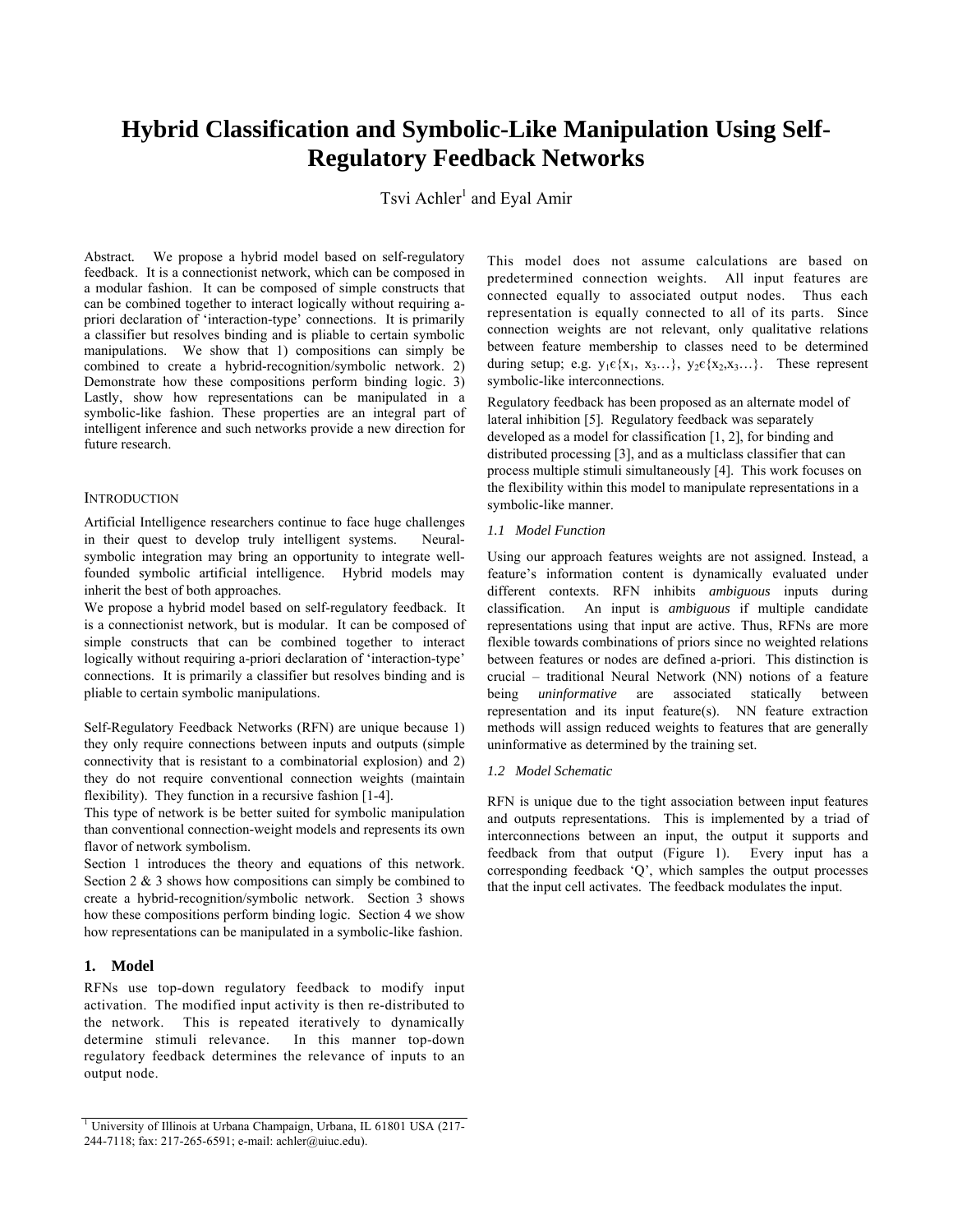

**Figure 1: Regulatory Feedback Schematic.** Each external input X*<sup>i</sup>* is modified by feedback Q*i* to produce a feedback-updated input I*i*. Each feedforward connection has an associated feedback connection. For example, if  $I_1$  projects to  $Y_1$  &  $Y_2$ , then  $Q_1$  must receive projections from  $Y_1$  &  $Y_2$  and feedback to the input I<sub>1</sub>. Similarly if I<sub>2</sub> projects to Y<sub>1</sub>, Y<sub>2</sub>, Y<sub>3</sub>, & Y<sub>4</sub>, then Q<sub>2</sub> receives projections from  $Y_1$ ,  $Y_2$ ,  $Y_3$ ,  $\& Y_4$  and projects to  $I_2$ . Since the connections between *I* & *Q* are symmetric, thus can be drawn using bidirectional connections (fig 2).

Every output must project to the feedback O processes that correspond to its inputs. For example if an output process receives inputs from  $I_1$  and  $I_2$  it must project to  $Q_1$  and  $Q_2$ . If it receives inputs from  $I_1$ , it only needs to project to  $Q_1$ .

This creates a situation where an output cell can only receive full activation from an input if that input's Q is low. The Q is low if the sum of activation of the outputs that use that input is low. Thus, if representations that share the input are very active, no cell will receive full activation from that input. If outputs share inputs, they inhibit each other at their common inputs, forcing the outcome of competition to rely on other non-overlapping inputs. The more cells have overlapping inputs, the more competition exists between them. The less overlap between two output cells, the less competition, more independent from each other the output cells can be.

The networks dynamically test recognition of representations using 1) regulatory feedback to the individual inputs of representations 2) modifying the next input state based on the input's use 3) reevaluating representations based on new activity. Steps 1-3 are continuously cycled through. This requires a tight association between inputs and outputs and feedback processes.

RFN is flexible because it doesn't a-priori define which input is ambiguous. Which input is ambiguous depends on which representation(s) are active which in turn depends on which stimuli and task are being evaluated.

#### *1.3 Equations*

This section introduces general nonlinear equations governing RFN. Borrowing nomenclature from engineering control theory, this type of inhibitory feedback is negative feedback, in other words stabilizing or regulatory feedback.

For any output cell *Y* denoted by index  $a$ , let  $N_a$  denote the input connections to cell  $Y_a$ . For any input cell *I* denoted by index *b*, let  $M_h$  denote the feedback connections to input cell  $I_h$ . The feedback to input  $I_b$  is defined as  $Q_b$ .  $Q_b$ , is a function of the sum of activity from all cells  $Y_i$  that receive activation from that input:

$$
Q_b = \sum_{j \in M_b} Y_j(t) \tag{1}
$$

Input  $I_b$  is regulated based on  $Q_b$ , which is determined by the activity of all the cells that project to the input, and driven by  $X_b$ which is the raw input value.

$$
I_b = \frac{X_b}{Q_b} \tag{2}
$$

The activity of  $Y_a$  is a product of its previous activity and the input cells that project to it. This property can arise biologically from NMDA channels that are found within neuron membranes. These channels are mediated by previous neuron activity. If a selfmultiplicative (delay) term is not included in *equation 3*, the network can immediately change values and the feedback will not be a function of previous activity. Thus the equations are designed so the output cells are proportional to their input activity, inversely proportional to their Q feedback and also depend on their previous activity [1-4].  $n_a$  represents the number of processes in set  $N_a$ .

$$
Y_{a}(t + \Delta t) = \frac{Y_{a}(t)}{n_{a}} \sum_{i \in N_{a}} I_{i}
$$
\n
$$
= \frac{Y_{a}(t)}{n_{a}} \sum_{i \in N_{a}} \frac{X_{i}}{Q_{i}} = \frac{Y_{a}(t)}{n_{a}} \sum_{i \in N_{a}} \left( \frac{X_{i}}{\sum_{j \in M_{i}} Y_{j}(t)} \right)
$$
\n(3)

#### *1.4 Simple Connectivity*

Feedback networks do not require a vast number of connections; the number of connections required for competition is a function of the number of inputs the cell uses. Addition of a new cell to the network requires only that it forms symmetrical connections about its inputs and not directly connect with the other output cells. Thus the number of connections of a specific cell in feedback competition is independent of the size or composition of the classification network, allowing large and complex feedback networks to be combinatorially and biologically practical.

### **2. Simple Modular Composition**

Networks can be created in a symbolic/modular fashion. Suppose a node to represent the patterns associated the letter P and another node represents the patterns associated the letter R. R shares some patterns with P. We can intuitively combine these nodes into one network, by ignoring this overlap and just connect the network. This defines a functioning network without formally learning how nodes R and P should interact.



**Figure 2 (A-C):** Modular nodes  $Y_1$  and  $Y_2$  (A & B respectively) can be simply combined to form a combined network (C). Since *I* & *Q* are symmetric, the network can be drawn using bidirectional connections.

The two nodes are connected such that the inputs of  $Y_I$  (input pattern 'P') completely overlaps with a larger  $Y_2$ . But node  $Y_2$  also receives an independent input pattern'\'. The solutions are presented as  $(input \text{ values}) \rightarrow (output \text{ vectors})$  in the pattern  $(X_1, X_2) \rightarrow (Y_1, Y_2)$ . The steady state solution for example 1 is  $(X_1, X_2)$  $(X_2) \rightarrow (X_1 - X_2, X_2)$ . Substituting our input values we get  $(1,1) \rightarrow (0,1)$ ,  $(1,0) \rightarrow (1,0)$ . Given only input pattern  $X_i$  (°P') the smaller node wins the competition for representation. Given both input patterns ( $\mathbf{P} \times \mathbf{X}$ ) the larger node wins the competition for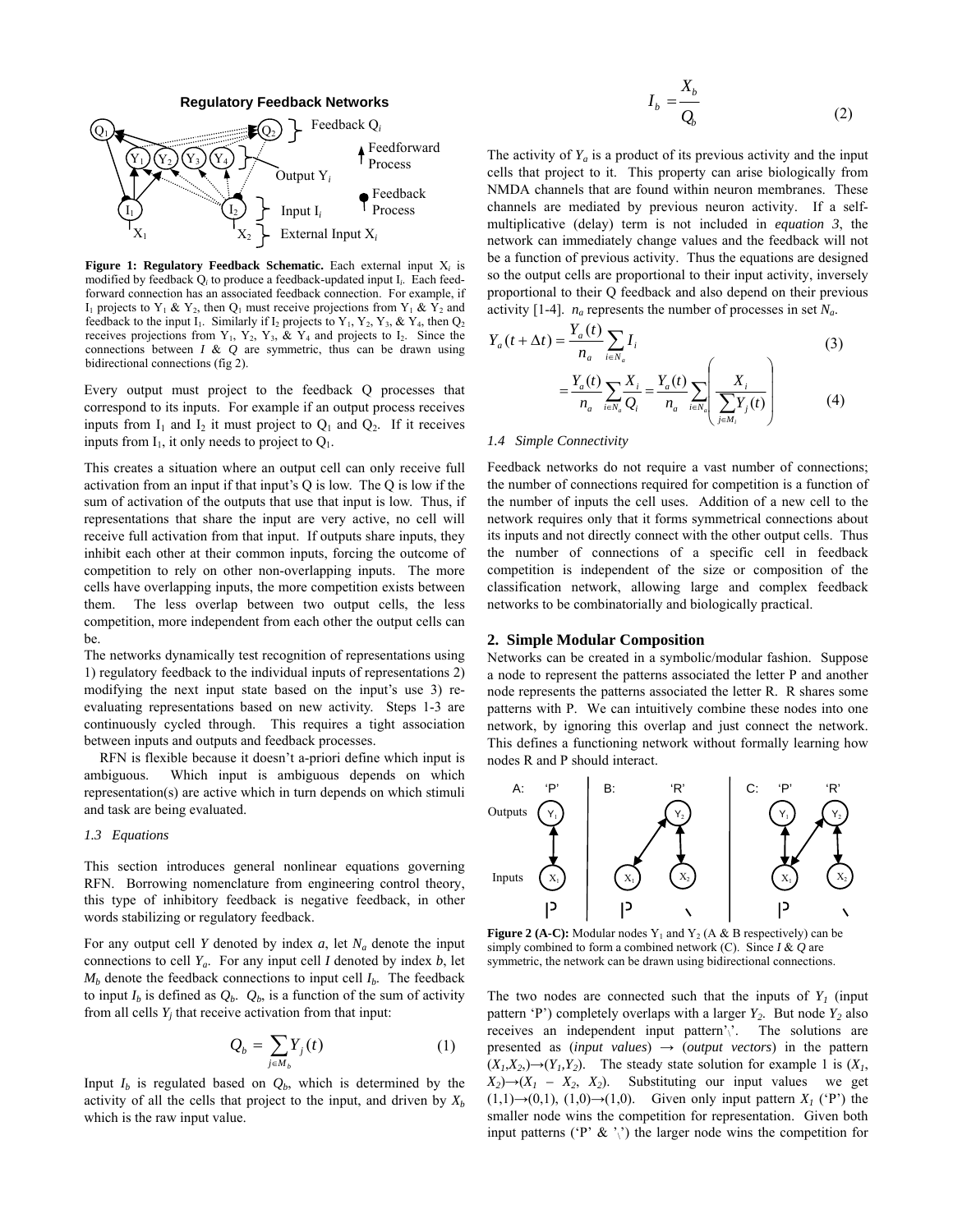representation. Though we used binary inputs, the solution is defined for any positive real *X* input values (Achler 2007). The mathematical equations and their derivation can be found in the Appendix.

Descriptively,  $Y_l$  has one input connection, thus by definition its fixed connection weight is one. Its maximal activity is *1* when all of its inputs are  $I$ .  $Y_2$  has two input connections so its fixed input connection weights are one-half. When both inputs ( $P' \& \gamma'$ ) are *1* the activity of *Y2* sums to *1*. Note these weights are predetermined by the network. Connections are permanent and never adjusted. Input  $I_1$  projects to both  $Y_1 \& Y_2$ , thus receives inhibitory feedback from both  $Y_1 \& Y_2$ . Input  $I_2$  projects only to  $Y_2$ so it receives inhibitory feedback from *Y2*. The most encompassing representation will predominate without any special mechanism to adjust the weighting scheme. Thus, if inputs 'P'  $\&$  ',' are active  $Y_2$ wins. This occurs because when both inputs are active,  $Y_1$  must compete for all of its inputs with  $Y_2$ , however  $Y_2$  only needs to compete for half of its inputs (the input shared with  $Y_I$ ) and it gets the other half 'free'. This allows  $Y_2$  to build up more activity and in doing so inhibit *Y1*.

Thus smaller representation completely encompassed by a larger representation becomes inhibited when the inputs of the larger one are present. The smaller representation is unlikely given features specific only to the large representation. It demonstrates that RFN determines negative associations ('*Y1' is unlikely given feature 'XB'*) even though they are not directly encoded. In order to encode such negative associations using conventional methods, they would have to be 'hard-wired' into the network. With NN, each possible set of stimuli combinations would have to be trained. With direct Competition each possible negative association would have to be explicitly connected.

#### **3 Binding with Simple Modular Composition**





**Figure 3(A-D): Modular combination**  of nodes display binding. Nodes  $Y_1$ ,  $Y_2$ ,  $Y_3$  (A, B & C) can be simply combined to form a combined network (D).  $Y_1 \& Y_3$ represent car with wheels,  $Y_2$  represents barbell. These alternate interpretations use the same input features presenting a binding problem.

We simultaneously evaluate the criteria of three representations. In e.g. 2, expanded from e.g. 1, three cells partially overlap. As in e.g. 1,  $Y_1$  competes for its single input with  $Y_2$ . However, now  $Y_2$ competes for its other input with  $Y_3$  and  $Y_3$  competes for only one of its inputs.

The steady state solution is  $(X_1, X_2, X_3) \rightarrow (Y_1 = X_1 - X_2 + X_3, Y_2 =$  $X_2 - X_3$ ,  $Y_3 = X_3$ ).

If  $X_2 \le X_3$  then  $Y_2 = 0$  and the equations become  $(X_1, 0, 0)$ 2  $X_2 + X_3$ . If  $X_3 = 0$  the solution becomes that of e.g. 1:  $(X_1, X_2, 0) \rightarrow (X_1 - X_2, 0)$ *X2*, *0).* 

The results are:  $(1, 0, 0) \rightarrow (1, 0, 0);$  $(1, 1, 0) \rightarrow (0, 1, 0);$  $(1, 1, 1) \rightarrow (1, 0, 1).$ 

Derivations can be found in the appendix.

Thus if input  $X_I$  is active,  $Y_I$  wins. If inputs  $X_I$  and  $X_2$  are active and  $Y_2$  wins for the same reasons this occurs in e.g 1. However, if inputs  $X_1$ ,  $X_2$  and  $X_3$  are active then  $Y_1$  and  $Y_3$  win. The network as a whole chooses the cell or cells that best represent the input pattern with the least amount of competitive overlap.

In e.g. 2,  $Y_2$  must compete with all of its inputs:  $X_1$  with  $Y_1$ ,  $X_2$  with  $Y_3$ .  $Y_3$  only competes for half of its inputs (input  $X_2$ ) getting input  $X_3$  'free'. Since  $Y_2$  is not getting its other input  $X_1$  'free' it is at a competitive disadvantage to  $Y_3$ . Together  $Y_1$  and  $Y_3$ , mutually benefit from each other and force  $Y_2$  out of competition. Competitive information travels indirectly 'through' the representations. Given active inputs  $X_1$  and  $X_2 = 1$ , the activity state of  $Y_1$  is determined by input  $X_3$  through  $Y_3$ . If input  $X_3$  is 0 then  $Y_1$ becomes inactive. If input  $X_3$  is 1,  $Y_1$  becomes active. However,  $Y_3$ does not even share input  $X_i$  with  $Y_i$ .

## *3.1 Binding*

Choosing  $Y_2$  given  $(1,1,1)$   $\overline{\bigodot}$  is equivalent to choosing the irrelevant features for binding. If the inputs represent spatially invariant features where feature  $X_i$  represents circles,  $X_i$  represents the body shape and feature  $X_2$  represents a horizontal bar.  $Y_1$  is assigned to represent wheels and thus when it is active, feature  $X_I$ is interpreted as wheels. *Y<sub>2</sub>* represents a barbell  $\bigcirc$ - $\bigcirc$  composed of a bar adjacent to two round weights (features  $X_1$  and  $X_2$ ). Note: even though  $Y_2$  includes circles (feature  $X_1$ ), they do not represent wheels  $(Y_1)$ , they represent barbell weights. Thus if  $Y_2$  is active feature  $X_I$  is interpreted as part of the barbell.  $Y_3$  represents a car body without wheels (features  $X_2$  and  $X_3$ ), where feature  $X_2$  is interpreted as part of the chassis. Now given an image of a car with all features simultaneously  $(X_1, X_2, X_3)$ , choosing the barbell  $(Y_2)$  even though technically a correct representation, is equivalent to a binding error within the wrong context in light of all of the inputs. Most classifiers if not trained otherwise are as likely to choose barbell or car chassis (see figure 4). In that case the complete picture is not analyzed in terms of the best fit given all of the information present. Similar to case 1, the most encompassing representations mutually predominate without any special mechanism to adjust the weighting scheme. Thus the networks are able to evaluate and bind representations in a sensible manner for these triple cell combinations.